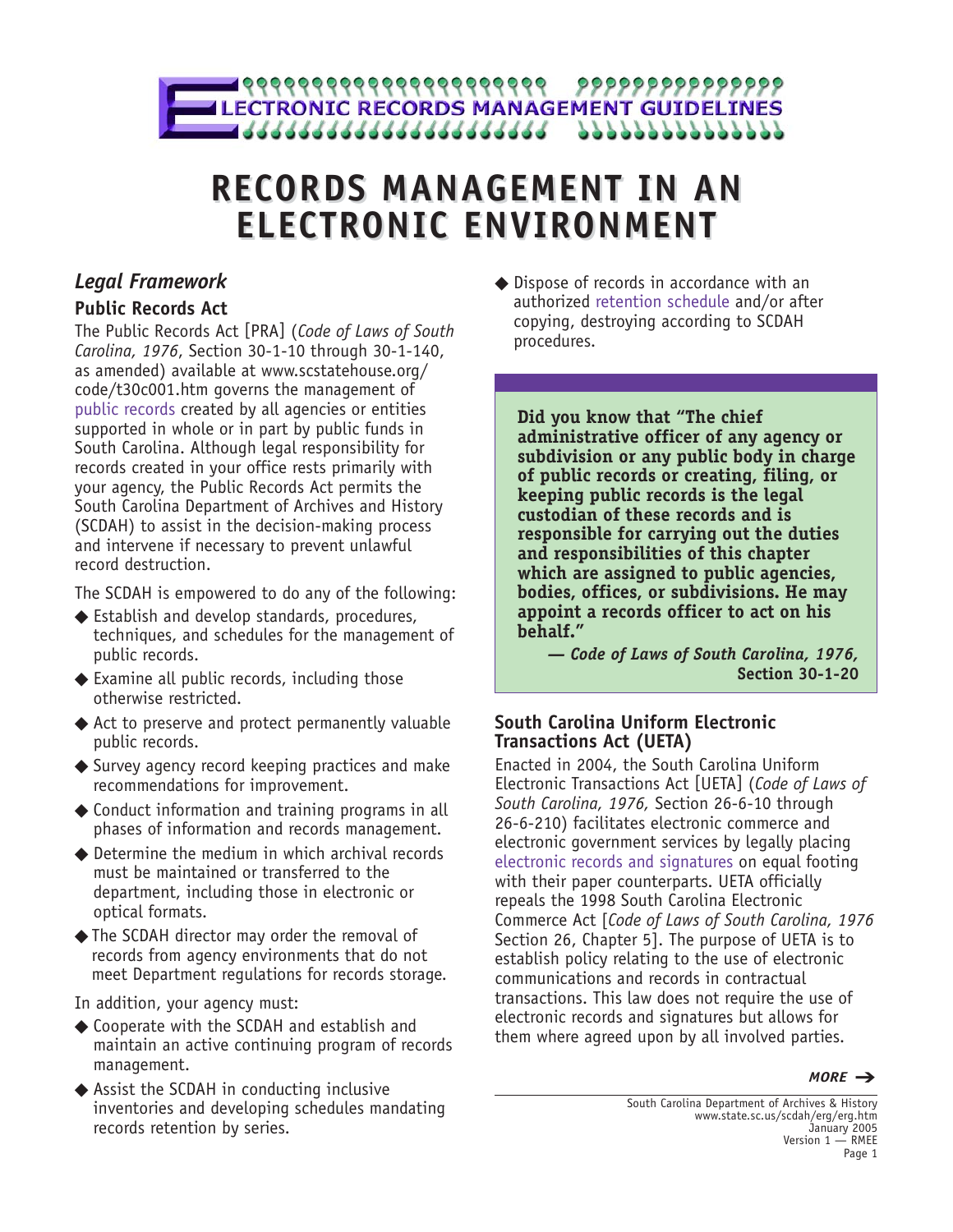While technology-neutral, the law stipulates that all such records and signatures must remain trustworthy and accessible for later reference as required by law. Similarly, the federal Electronic Signatures in Global and National Commerce (E-Sign) Act [U.S. Public Law 106-229] also encourages the use of electronic documents and signatures, although it goes further to provide some guidelines regarding standards and formats. For more information on UETA see Appendices A6 and A7 of the *Trustworthy Information Systems Handbook*.

# *What are Electronic Records?* **Data vs. Records**

Data consists of raw information in its simplest form. Data can be numbers or text captured on a variety of storage devices including computer hard drives and removable media or simply consist of written information on a piece of paper.

Records, on the other hand, have *evidential value* that describes the origins, functions and activities of your agency. In addition, the content of your records have *informational value* significant to researchers. Records are characterized by their context, content, and structure.

**The terminology used in these Guidelines comes from the records management and archival professions. Other information professionals such as programmers, database managers, and networking specialists may use similar vocabulary. Certain terms in this document may be defined differently than what you are familiar with and may require careful scrutiny to avoid confusion. To make better use of these Guidelines, you should acquaint yourself with the terms and definitions italicized in this section as well as those in the** *Glossary***.**

Electronic records, as defined by the Uniform Electronic Transactions Act, are records created, generated, sent, communicated, received or stored by electronic means. The term can refer to both analog (i.e. audio and videotapes) and digital formats. Electronic records can be created electronically or produced by scanning materials in other formats.

Public records, as defined by the Freedom of Information Act [*Code of Laws of South Carolina, 1976* Section 30, Chapter 4] and the Public Records Act include:

. . . all books, papers, maps, photographs, cards, tapes, recordings, or other documentary materials regardless of physical form or characteristics prepared, owned, used, in the possession of, or retained by a public body. . .

Therefore, records created and stored electronically must be managed according to the law.

### **Characteristics of Records**

Content is data organized into a useful format for a specific use. An online report that includes text, photographs and illustrations is an example. In your agency, content is aggregate information that relies on a specific format.

Context provides descriptive information that connects your records to other records and business functions. Examples of context include name of creator, department name, dates, subject, etc. that describes how the record is related to the business of an agency and other records produced by an agency. Context is captured and maintained electronically by using metadata. For more information on metadata see *Criteria Group 5* in the *South Carolina Trustworthy Information Systems Handbook.*

Structure refers to the appearance and arrangement of the content, essentially its format. For example, data may be formatted using HTML for display on the web or placed into a PDF document for reading electronically or printing. Once printed, paper becomes the new format.

Value refers to a record's usefulness, significance, or worth to your agency. Putting it simply, records have value. Your records are created and maintained to serve a variety of purposes with administrative, legal, fiscal, or historical reasons being the most common. Since not all records are equal, their value is dependent on how they are presently used as well as how they may be used in the future.

Information can be data, content, or records, and an information system can store each type independently or collectively.

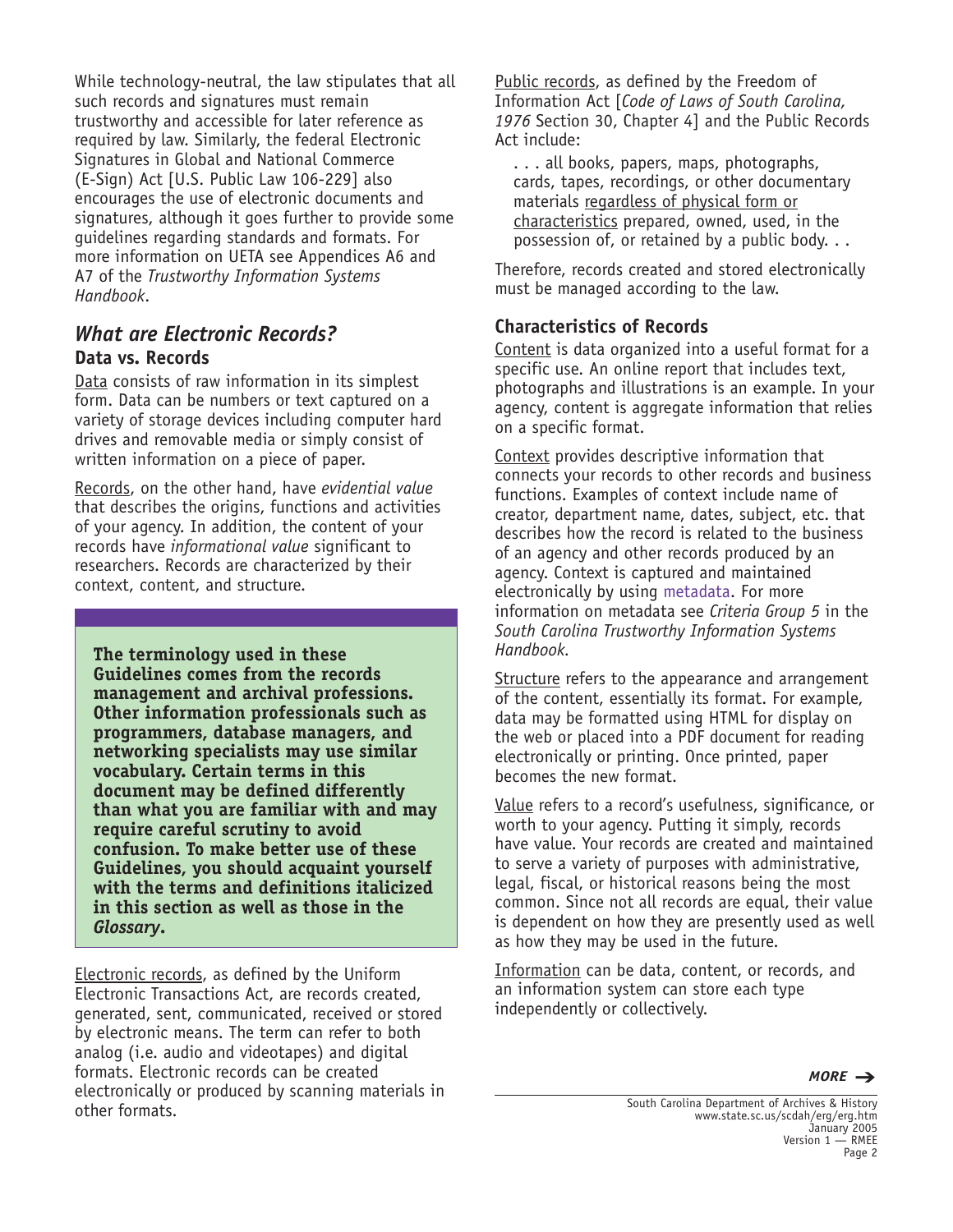# **Characteristics of Recordkeeping Systems**

An information system stores data in discrete chunks that can be recombined and reused without reference to the documentary context. It holds informational content that can be manipulated at will.

A recordkeeping system provides a record of business transactions within the proper documentary context. An information system becomes a recordkeeping system when either part or all of it is used to support an agency's recordkeeping requirements. A recordkeeping system must be designed to manage and retrieve information admissible for legal actions and available as evidence for audits. This is accomplished through the development of policies that promote the creation and maintenance of trustworthy systems to produce authentic and reliable records. A trustworthy system is crucial to achieve an accurate and dependable picture of your agency's business. To determine if your systems are trustworthy refer to the *South Carolina Trustworthy Information Systems Handbook*.

Because recordkeeping systems are designdependent, the best ones are created using established agency records policy. Since agencies are legally responsible for all records they create, existing recordkeeping systems can and should be brought into compliance with agency recordkeeping procedure.

### **Record Series**

All records belong to records series. A record series is a set of records relating to particular subjects, functions, or activities. Each records series should be managed according to an appropriate records retention schedule.

By managing related records as a group, you can efficiently preserve and/or dispose of your records as required. Keep in mind that your agency will need to organize its own records series based on its unique administrative, legal and fiscal requirements.

# *Why Manage Electronic Records? Three Reasons*

### **1. Legal Liability**

Electronic records, like paper records, are subject to specific South Carolina statutes. The South Carolina Public Records Act mandates that public agencies manage all records, regardless of physical format. Failure to manage these records responsibly could result in costly lawsuits, court imposed sanctions, fines and imprisonment. The public records act

permits records custodians to destroy agency records without the fear of legal repercussions only when acting under the authority of retention schedules created in cooperation with SCDAH.

#### **2.Costs Associated With Storing Electronic Records**

As the costs of data storage become cheaper you may be tempted to keep everything that you create electronically. While this approach will provide continued access to every record, keeping unnecessary records will create an inefficient and unnecessarily expensive system in the long run. In addition to the cost of the media, all data storage requires suitable management that adds to your overall maintenance costs. These include:

- ◆ periodic backups and restoration
- $\blacklozenge$  quality and error checking
- ◆ relocation of records to nearline or offline systems
- ◆ system performance evaluations
- ◆ meeting additional data protection demands

To calculate your total storage costs, add the cost of hardware, software and software licenses, databases, servers, system administration personnel, maintenance, backups, media, and floor space.

Moving unused records to nearline or offline storage media such as tape or DVD is an acceptable solution but it is not without concerns. Potential management issues include scheduling time to refresh tapes or CDs as well as planning for data migration and/or conversion of records to current media and data formats that are readable by your present system software and hardware.

Remember, storing your records electronically is not without costs. It requires careful planning and management including the implementation of a records management plan to oversee the records and information in your systems and reduce the amount of information in a logical and legally acceptable manner. Attempting to satisfy every "just in case" scenario by maintaining superfluous information on your systems will result in unnecessary expense to your agency. Lowering the costs of storage requires that electronic records be managed under pre-determined schedules. Devising a records management plan that keeps only those records needed to meet your business and legal requirements provides a less expensive and sensible solution. *MORE* ➔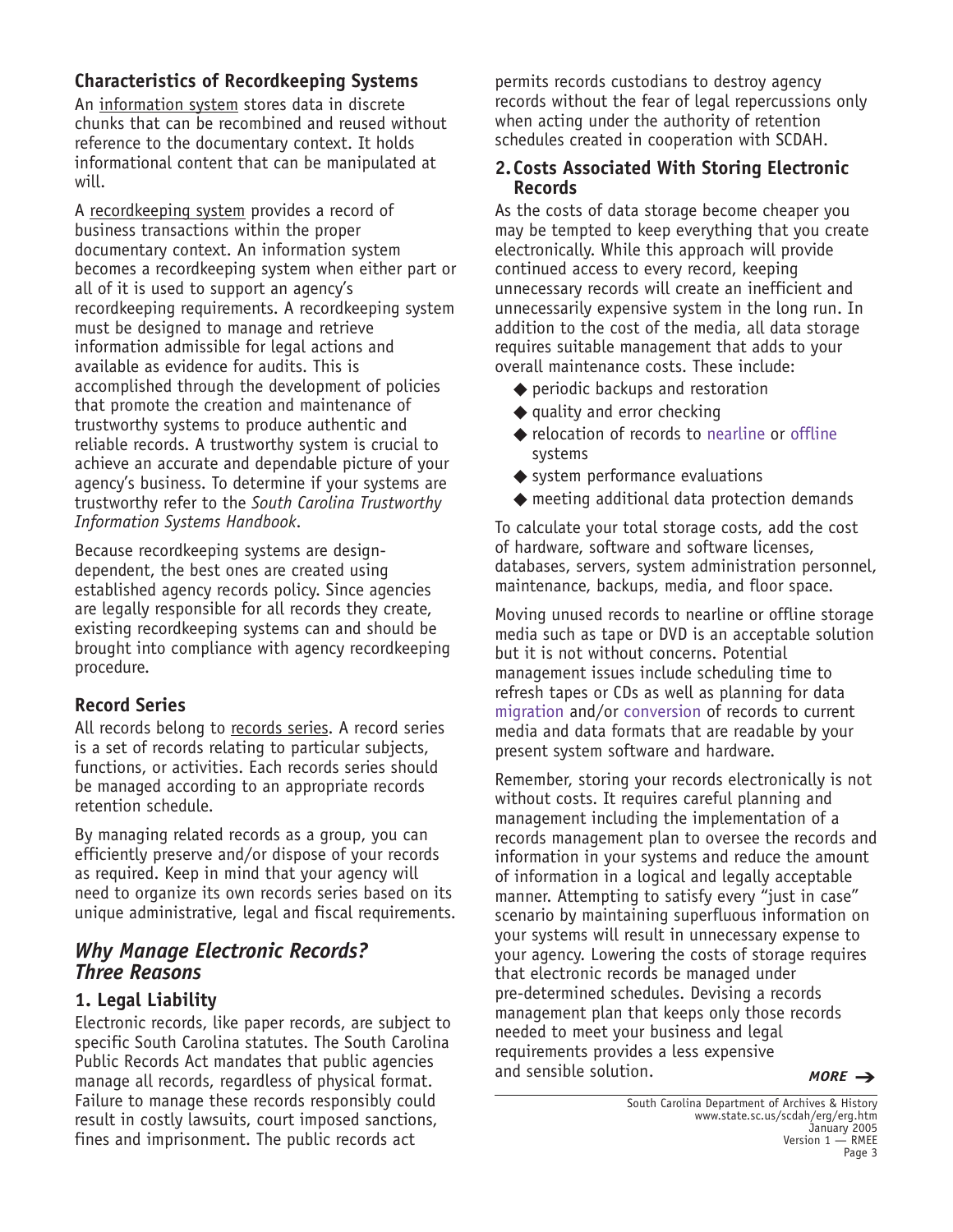# **3. Historical Aspects of Electronic Records**

As you read through this document you will encounter several reasons to improve your electronic recordkeeping. An often overlooked reason is that some records your agency creates are historically valuable. Because your records reflect the decisions and efforts made to accomplish the mandate of your agency, researchers, both internal and external to your organization, as well as historians may want to reference them over time. Without the knowledge derived from properly maintained records, lessons that might otherwise be learned and applied may go unrealized.

# *Records Retention Schedules*

A records management strategy should include records retention schedules for any records you produce regardless of physical format. A records retention schedule lists the types of records by series, provides a brief description of each series, and determines how long they should be kept including their final disposition. The purpose of a records retention schedule is to authorize the management and disposition of records. As an added benefit, disposing of records according to a retention schedule releases you from any legal liability [*Code of Laws of South Carolina, 1976*, as amended, Sections 30-1-90 & 30-1-100]. Record retention schedules are designed to manage records and not the media they are stored on. Series that include multiple formats (paper, electronic, audio, etc.) should be managed under a single schedule whenever possible.

### **From the PRA**

**"No records of long term or enduring value created, including those filed, kept, or stored electronically, or those records converted from paper to magnetic, optical, film, or other media in the transaction of public business may be disposed of, destroyed, or erased without an approved records schedule."**

**For more information on using schedules see the online instruction leaflets at** *www.state.sc.us/scdah/ techlflt.htm*

### *General Schedules*

Most government entities produce common types of records that are covered under general records retention schedules issued by SCDAH. These

schedules are flexible enough to allow most agencies to apply them to generic record series. For example, financial records are common throughout all state and local government and applying a general retention schedule offers a quick and effective management solution for these records. General records retention schedules exist for records common to state agencies, public colleges and universities, counties, municipalities and school districts. Your agency can use the general records retention schedules where they apply. General schedules for state and local government entities are available at www.state.sc.us/scdah/ techlflt.htm#general

### *Specific Schedules*

You may also choose to employ a specific retention schedule for a particular series of records produced by your agency. These schedules apply to records unique to your agency or where a general schedule will not meet your recordkeeping needs. SCDAH staff work closely with agency personnel to produce specific retention schedules. Although a specific schedule applies only to the agency that initiated it, you are required to submit any proposed changes to SCDAH for approval.

### **From the PRA**

**"When any public records have been destroyed or otherwise disposed of in accordance with the procedure authorized in Sections 30-1-90 and 30-1-110, any liability that the custodian of the records might incur as a result of the official action shall cease."**

# *Records Life Cycle and Records Continuum*

The traditional concept of records management, known as a *life cycle*, recognizes that records pass through noticeable stages from creation to use, and finally, to disuse and disposal. The *records continuum* enhances the life cycle stages by taking into account the dynamic nature of electronic records that includes dependence on time and circumstance. In other words, a record is not simply created, passed to a records manager for storage, and then passed to an archivist for permanent retention. Instead, each person's activities will

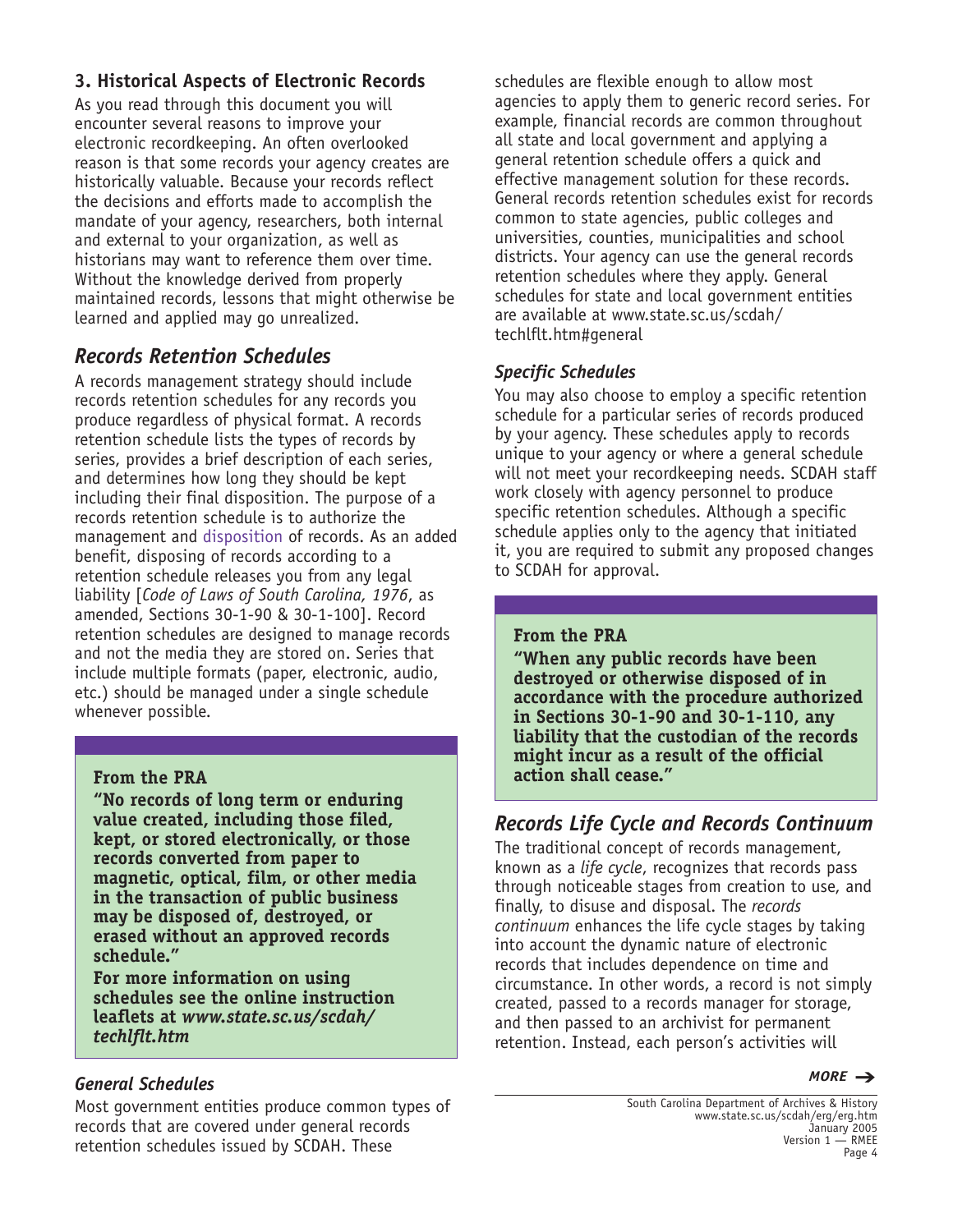affect all the others in the continuum. The continuum model anticipates that records managers and archivists will work closely with records creators earlier, even before a record is created, to develop a comprehensive electronic records management strategy.

It is important to remember that not all records have uses beyond the reasons that they are created for. In fact, the majority of the records your agency creates have no other use beyond their original purpose. Applying the life cycle and continuum models will help you gain perspective about how your agency creates, uses and efficiently manages records.

# *Developing an Electronic Records Strategy*

When should you develop an electronic records strategy? Because maintaining and providing access to accurate, reliable and timely information is essential to achieving goals in any organization the simple answer is — the earlier the better. Although electronic records management can be implemented at anytime, you can improve the effectiveness of your system by establishing a plan before the first record is ever entered into your system. The best times to develop an electronic records strategy are:

- ◆ At system design and procurement
- ◆ When replacing or upgrading information systems
- ◆ During a business process analysis and reengineering project

Establishing a records strategy saves time and money and lowers the risk of embarrassment resulting from misplaced or missing records. As with paper records, your electronic records strategy requires careful planning and effort. A suitable plan should be in place before applying any technological solutions such as digital imaging or installing data management software. A useful plan might include determining how and why records will be created and used, how long they will need to be retained, and what procedures will be used to make them available to users whenever they are needed.

# *Recommended Practices*

Given today's evolving legal environment, agencies and local governments must produce and maintain reliable, complete, and accurate business records records that will be acceptable for legal, audit, and other purposes. To this end, agencies will need to review thoroughly, and perhaps modify, agency information systems and records management policies. Good planning will protect valuable information not only from loss and corruption but

also from the risk that it will be challenged in court.

State and local government managers can use the practices set out below as a guide to establish the foundation for producing legally-admissible electronic records when they are developing or making changes to an automated system.

# *Designing a system*

#### **Records system or not?**

If you will be using your system to record business transactions or to support other agency recordkeeping requirements, you will need a recordkeeping system. A system that will meet requirements is a system that has been carefully designed by applying records management techniques and supported by reliable documentation. Through design and documentation, you should be able to provide information on:

- $\blacklozenge$  what data are put into the system
- ◆ what data it produces
- ◆ access to and the use of records
- ◆ the update cycles of records
- ◆ rules for adding or deleting information to records
- ◆ routines for the disposition of records

In short, your system should be able to provide information on the *content, structure*, and *context* of your records.

#### **Analyze business processes**

You should describe procedures for conducting each of your major business functions, chart how each works, and devise rules for each function the system will support to ensure the procedures you use will meet your legal obligations as well as practical requirements. When you do this, you will know what records are needed, how they should be organized for access, and how long they will need to be maintained for administrative, legal, audit, or historical purposes.

#### **Ensure soundness of design**

It is a good idea to form a design review team that includes your legal counsel, operations manager, records officer and internal auditors. The team should make certain that the design complies with

*MORE* ➔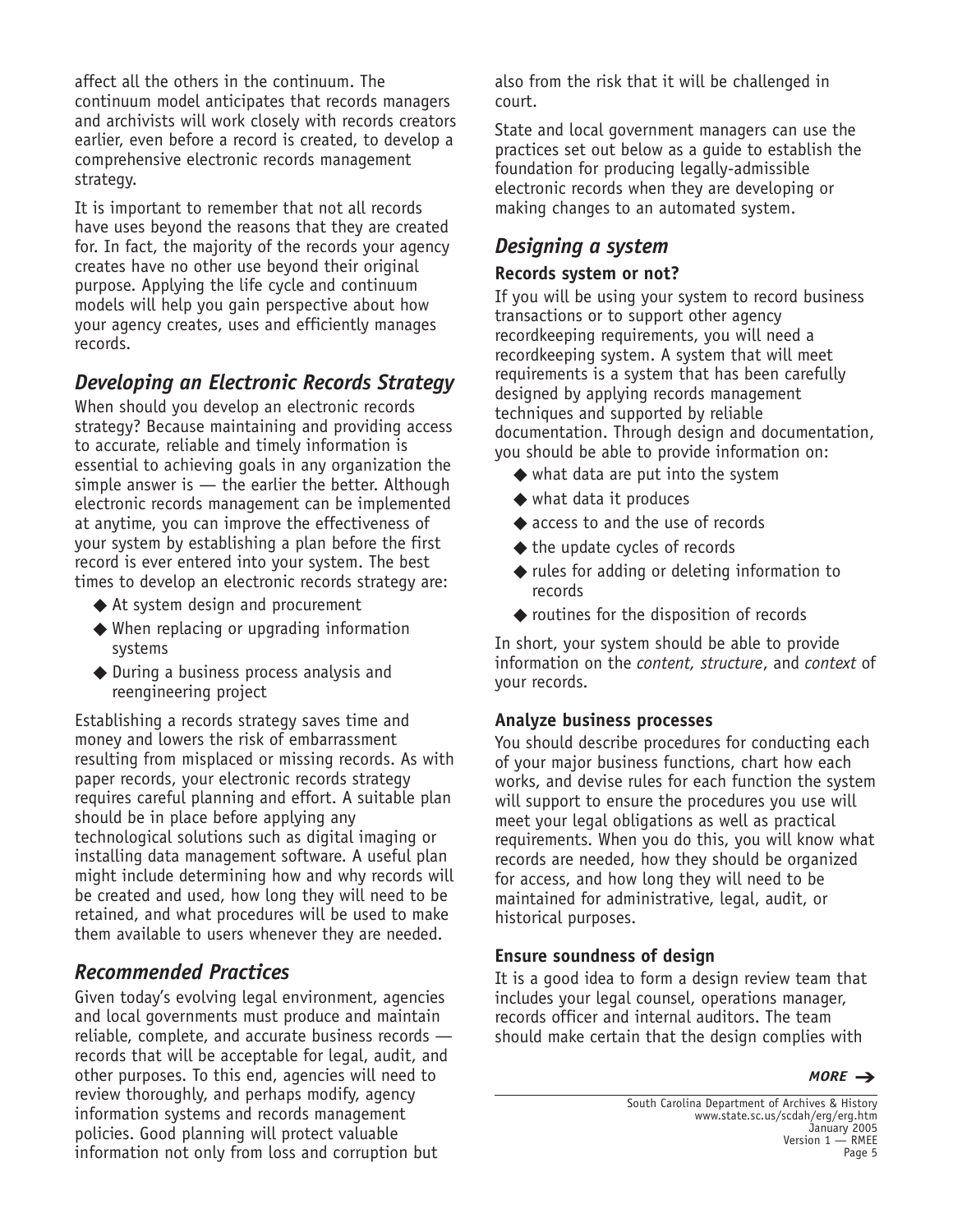agency internal requirements before you begin to operate your records system. Additionally, the team should review the *Trustworthy Information Systems Handbook* provided by the State Archives to be sure that the design will safeguard the authenticity and reliability of the records it holds.

### **Build in controls**

Your records system will require built in controls governing access, security, user verification, and routines for the SCDAH-approved disposition for all records. To that end, you should include a set of internally-consistent rules to cover the creation, maintenance, retrieval and disposition of each set of records when you design the system.

#### **Establish trustworthy records through documentation**

To meet your needs and the requirements of auditors and court officials, you must be able to explain the purpose of your system and describe the way it functions. You must also be able to identify the records it supports, describe their contents, and show you have established various controls to protect their authenticity. The *South Carolina Trustworthy Information Systems Handbook* provides an efficient way to analyze your systems for trustworthiness.

### **Process documentation**

You will need to document business activities and business applications.

**Program documentation:** Managers should maintain policy and procedure manuals for all business activities that require recordkeeping.

**Technical documentation:** Managers should maintain adequate and up-to-date technical documentation for all business applications supported by the records system. Documentation will provide information on access to records, describe fully and accurately the procedural controls used to produce the records, and show that the records have been created and maintained during the normal course of business by consistent methods that conform to established business practices. Technical documentation should include:

- 1. *User manuals*.
- 2. *Record layouts*, which describe the contents of each record in terms of the length, position, and information contained in each of its data fields.
- 3. A list of codes and other information needed to read or process records.

**Authorization:** Managers should write out access procedures, issue user IDs, and assign passwords to show that only authorized individuals originate or modify records.

**Training:** Managers may have to document the training required for those who create or have access to records. They may also have to establish a link between what the job titles of users authorize and what individual job descriptions show they have been trained to do.

**Audit trails:** Managers should document every transaction — each use of a record — by building in audit trails. For more information about evaluating your system audit trails See *Criteria Group 3* in the *South Carolina Trustworthy Information Systems Handbook*.

**Audits:** Managers should schedule periodic audits to confirm that established procedures are followed and that accurate records are produced. They should document the frequency of audits, the results of audits, and the independence of auditors.

**Retention:** Managers must be able to provide documentation on the life cycle of all records served by the system.

- 1. *Electronic records.* Managers must be able to identify all business records, the electronic media on which they are stored, the maximum time span they will remain on each medium, and the Archives-approved disposition for all.
- 2. *Documentation records*. Under the terms of the South Carolina Public Records Act, the records you generate to document your processes are considered official public records. Managers, therefore, must establish Archives-authorized dispositions for all these records as well.

### **System documentation**

You should maintain at least one set of system documentation for as long as the system could be subject to court review, audit review, or SCDAH requirements. You should document the operation of the system, the integrity and security of the system, and the reliability of hardware and software. System documentation includes the following:

*MORE* ➔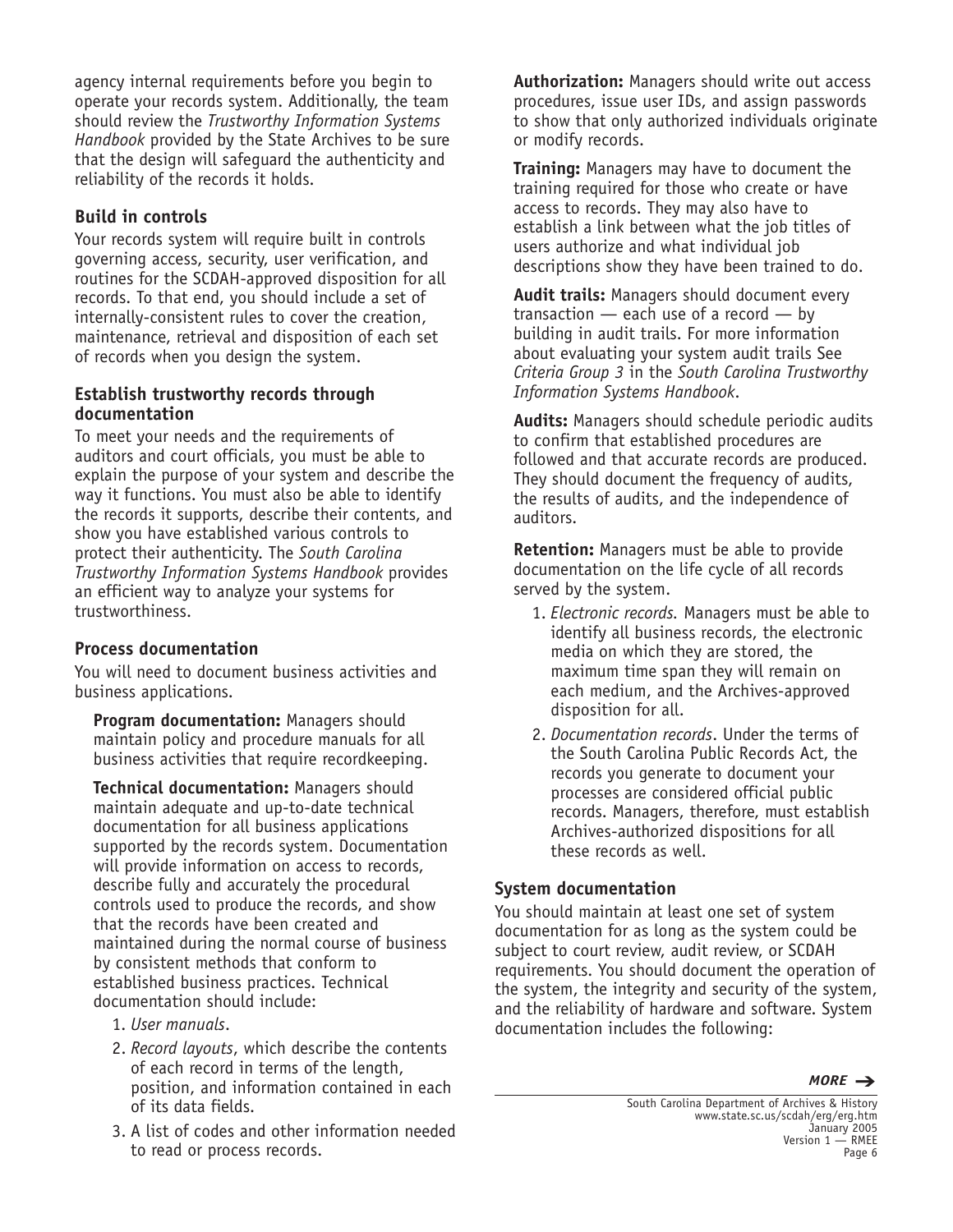**System operations:** Managers must maintain an operations manual describing each electronic records system for as long as records in the system are required to be kept. The operations manual will describe the procedures that control the resources the system is using or has used. Factors include the system hardware, all versions of software, the dates each version of software was used, and the measures taken to show that the system has operated properly and that no deceptive practices have been followed. For more information about evaluating your system documentation see *Criteria Group 1* in the *South Carolina Trustworthy Information Systems Handbook*.

**System security:** Managers should develop and maintain documentation of security procedures, including those to prevent unauthorized access to, additions to, modification of, or deletion of records. For more information about evaluating your system security see *Criteria Group 2* in the *South Carolina Trustworthy Information Systems Handbook*.

**Data Recovery:** Managers should develop and document procedures for data recovery. These procedures should include practices like regular system back-ups or off-site or mirror site storage to protect records during disasters like power interruptions. For more information about evaluating your data recovery and disaster preparedness see *Criteria Group 4* in the *South Carolina Trustworthy Information Systems Handbook*.

**System migrations:** Managers should develop and document procedures used to convert records from one medium or technology to another. Only with careful planning and documentation will you be able to safeguard the authenticity and reliability of your records and provide continued access to them for as long as they are needed.

# *Custody of Permanent Records — Archives or Agency?*

Permanent records, those used to document an agency's actions and provide historical information, represent a tiny fraction of what your organization produces. In many cases the SCDAH collects and manages less than three percent of the total amount you create. At this time, the State Archives is able to take custody of agency electronic records only under limited circumstances. Currently the State Archives will only accept electronic records from an agency under one of the following conditions:

- 1. The agency becomes defunct and no other agency is identified as the successor to its function.
- 2. The Archives has entered into a formal agreement with the agency to take custody of the electronic records.
- 3. Electronic records of long term or archival value are in danger of loss due to negligence, deterioration, theft, or unauthorized disposal or destruction.

All three conditions require formal permission be given by SCDAH before transfer.

Therefore, the SCDAH may request that specific permanent series that include electronic records be maintained in your agency according to an established records schedule.

### **SCDAH Electronic Records Program**

The Department of Archives and History offers advice and training to other state and local government agencies facing electronic records management issues and concerns. The major functions and activities of the SCDAH electronic records program are to:

- ◆ Work with agencies and local governments to ensure that records management programs encompass electronic records.
- ◆ Provide guidance and assistance to agencies to ensure that recordkeeping requirements are included in new or updated systems.
- ◆ Assist agencies and local governments in identifying archival electronic records.
- ◆ Assist agencies and local governments in appraising and scheduling electronic records.
- ◆ Concentrate record appraisal efforts on systems likely to yield needed archival documentation.
- ◆ Work with agencies and local governments to determine the appropriate formats and media for the preservation of and access to archival electronic records over time.
- ◆ Transfer selected archival electronic records to the State Archives for preservation and access.
- ◆ Develop quidelines and training to assist agencies and local governments with managing electronic records.
- ◆ Ensure that electronic records issues are considered in the development of any surveys and procedures developed by the SCDAH.

*MORE* ➔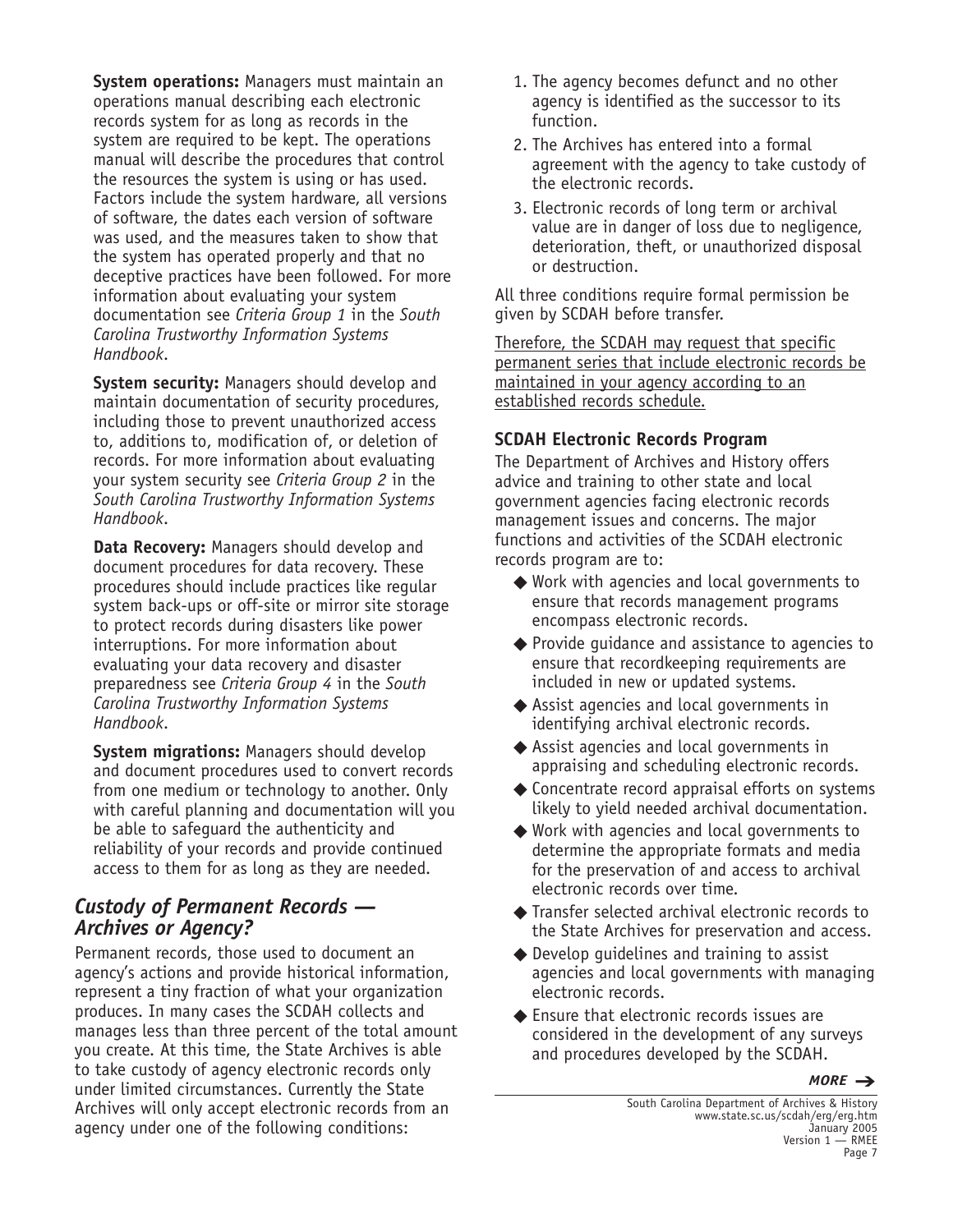# *Storage Media*

### *Storage Options*

As part of a records management plan for electronic records, you will need to determine where and how these records will be stored. This decision will be based on the likelihood of access to those resources verses the overall cost in maintaining them. Your options for storage include online, nearline, and offline. For more information about storage media see the *Digital Media* guideline.

# *Preservation of Electronic Records*

### *Long term approaches*

You have two viable, often compatible, approaches for the long-term retention of your records:

1 - *Conversion*. When you convert a record, you change its file format or media. Conversion often takes place to make the record software independent and in a standard or open format. For example, you can convert a record created in WordPerfect by saving it as a Rich Text Format (RTF) file (an open format), or to Microsoft Word (a proprietary format). (For more information on file formats, refer to the *File Formats* guideline.) Scanning paper documents as digital images is an example of media conversion.

In some cases maintaining your electronic records digitally is not the best solution. There is no recognized combination of hardware, software or media that presently qualifies as archival storage. For records requiring long-term (e.g 10-99 years) or permanent (archival) retention, conversion to a non-electronic format should be considered. Reformatting options include:

*Paper*. Printing records onto archival-quality paper for storage may be acceptable as long as the complete record, including all components and metadata, is included. Electronic records should be saved in paper format if they have long term or permanent status with no feasible way to preserve them electronically.

*Microfilm*. As with paper, saving electronic documents to microfilm should be reserved only for special situations. Since it will be difficult to add additional documents at a later date and preserve original order, these series should be complete and non-active.

2 - *Migration*. When you migrate a record, you move it to another, possibly similar, computer platform, storage medium, or physical format to ensure continued accessibility. Migrating records to the same type storage media, such as from older

magnetic tapes to newer tapes to avoid deterioration is known as refreshing the media.

As you consider conversion and migration, consider which media are appropriate for long-term retention. You may discover that another medium (e.g., paper or microfilm) is the best option. You may also determine that you want to combine approaches, such as converting all files to an open format and migrating them to a single platform and storage medium. (For more information on storage media, refer to the *Digital Media* guideline.)

# *Annotated List of Resources*

### **Primary Resources**

Dollar, C. M. *Authentic Electronic Records: Strategies for Long-Term Access*. Chicago: Cohasset Associates, Inc., 2000.

*This book provides a comprehensive overview of electronic records management, with chapters on key concepts, long-term access, best practices, and developing an action plan. The book also includes a comprehensive bibliography, as well as useful appendixes covering such topics as technology for records management, electronic records preservation costs, conversion standards, media life expectancies, and a preservation metadata model.*

Hunter, G. S. "Storage, Handling, and Preservation Best Practices." In *Preserving Digital Information, A How-To-Do-It Manual*. New York: Neal-Schuman Publishers, Inc., 2000: 53-93.

*These hands-on recommendations provide practical information for electronic records storage, handling, and preservation. Topics covered include useful information on the deterioration of magnetic media, recommended storage conditions, proper care and handling, file formats (including advantages and disadvantages of different formats), and other best practices.*

South Carolina Department of Archives and History. *Trustworthy Information Systems Handbook*. Version 1, July 2004. www.state.sc.us/scdah/erg/tis.htm *This handbook provides an overview for all stakeholders involved in government electronic records management. Topics center around ensuring accountability to elected officials and citizens by developing systems that create reliable and authentic information and records. The handbook outlines the characteristics that define trustworthy*